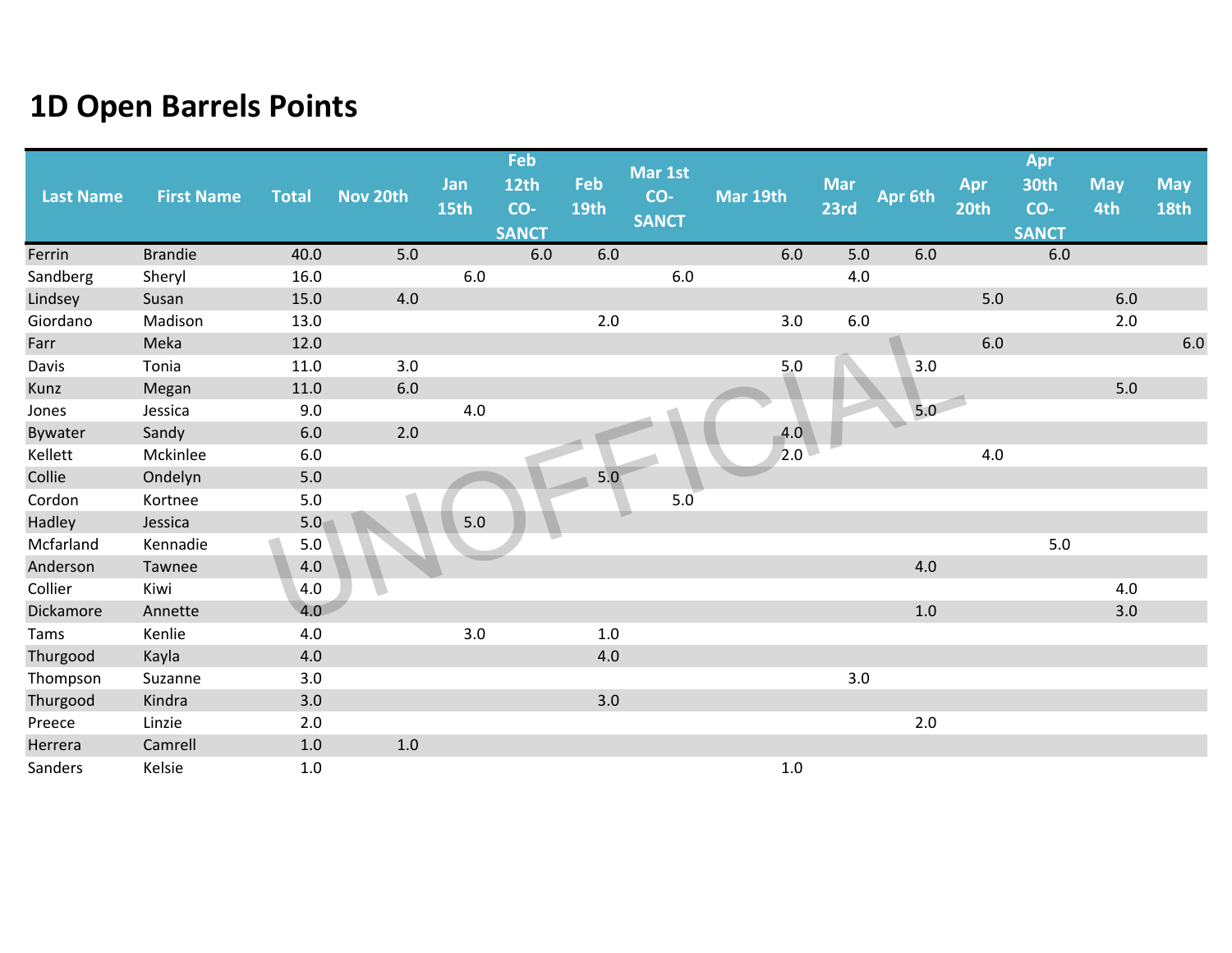| <b>Last Name</b> | <b>First Name</b> | <b>Total</b> | Nov 20th | Jan<br>15th | Feb<br>12th<br>CO- | Feb<br><b>19th</b> | Mar 1st<br>CO- | Mar 19th | <b>Mar</b><br>23rd | Apr 6th | Apr<br>20th | Apr<br>30th<br>CO- | <b>May</b><br>4th | <b>May</b><br><b>18th</b> |
|------------------|-------------------|--------------|----------|-------------|--------------------|--------------------|----------------|----------|--------------------|---------|-------------|--------------------|-------------------|---------------------------|
|                  |                   |              |          |             | <b>SANCT</b>       |                    | <b>SANCT</b>   |          |                    |         |             | <b>SANCT</b>       |                   |                           |
| Lindsey          | Susan             | 22.0         |          | 6.0         |                    | 3.0                | 5.0            | 5.0      |                    |         |             | 3.0                |                   |                           |
| Jones            | Jessica           | 19.0         | 2.0      |             | $6.0$              |                    | 4.0            |          | 1.0                |         |             | 6.0                |                   |                           |
| Sandberg         | Sheryl            | 18.0         |          |             |                    | $4.0\,$            |                |          | 2.0                |         | 5.0         | 2.0                |                   | 5.0                       |
| Collie           | Ondelyn           | 17.0         |          |             | 4.0                |                    | $6.0\,$        | $1.0\,$  | $6.0\,$            |         |             |                    |                   |                           |
| Collier          | Kiwi              | 15.0         | 5.0      | 4.0         |                    |                    | 2.0            |          |                    | 3.0     | $1.0$       |                    |                   |                           |
| Tams             | Kenlie            | 11.0         | 6.0      |             |                    |                    |                |          |                    |         |             | 5.0                |                   |                           |
| Twitchell        | Michael           | 11.0         |          |             |                    |                    |                |          | 3.0                | 2.0     |             |                    | 6.0               |                           |
| Bywater          | Sandy Jo          | 10.0         |          |             |                    | 6.0                |                |          | 4.0                |         |             |                    |                   |                           |
| Felter           | Kylie             | 10.0         |          |             |                    |                    |                |          |                    | $5.0$   |             |                    | $5.0$             |                           |
| Hayden           | Meghan            | 10.0         | 3.0      |             |                    |                    | 3.0            |          |                    | $4.0\,$ |             |                    |                   |                           |
| Kellett          | Mckinlee          | 10.0         |          |             |                    |                    |                | 4.0      |                    |         | 6.0         |                    |                   |                           |
| Fearn            | Chloe             | 9.0          |          |             |                    |                    |                |          |                    | $6.0$   |             |                    |                   | 3.0                       |
| Sanders          | Kelsie            | 9.0          |          |             |                    |                    |                |          | $5.0$              |         |             |                    |                   | 4.0                       |
| Preece           | Linzie            | $7.0$        |          |             |                    | 5.0                |                |          |                    |         | 2.0         |                    |                   |                           |
| Thornock         | Karsen            | $6.0\,$      |          |             |                    |                    |                | $6.0\,$  |                    |         |             |                    |                   |                           |
| Udy              | Tabatha           | 6.0          |          |             |                    |                    |                |          |                    |         |             |                    |                   | $6.0\,$                   |
| Davis            | Tonia             | 5.0          |          |             | 2.0                |                    |                |          |                    |         | 3.0         |                    |                   |                           |
| Kunz             | Megan             | 5.0          |          |             | 5.0                |                    |                |          |                    |         |             |                    |                   |                           |
| Thompson         | Suzanne           | $5.0$        |          |             | 3.0                |                    |                | 2.0      |                    |         |             |                    |                   |                           |
| Vernon           | Ashlee            | 5.0          |          | 5.0         |                    |                    |                |          |                    |         |             |                    |                   |                           |
| Gibson           | Shana             | 4.0          |          |             |                    |                    |                |          |                    |         | 4.0         |                    |                   |                           |
| Hancock          | Kaylee            | 4.0          |          |             |                    |                    |                |          |                    |         |             | 4.0                |                   |                           |
| Herrera          | Camrell           | 4.0          |          |             |                    |                    |                |          |                    |         |             |                    | 4.0               |                           |
| Zito             | Lisa              | 4.0          | 4.0      |             |                    |                    |                |          |                    |         |             |                    |                   |                           |
| Adair            | Alyssa            | 3.0          |          | 3.0         |                    |                    |                |          |                    |         |             |                    |                   |                           |
| Crouch           | Jentrie           | 3.0          |          |             |                    |                    |                |          |                    |         |             |                    | $3.0\,$           |                           |
| Schultz          | Laney             | 3.0          |          |             |                    |                    |                | 3.0      |                    |         |             |                    |                   |                           |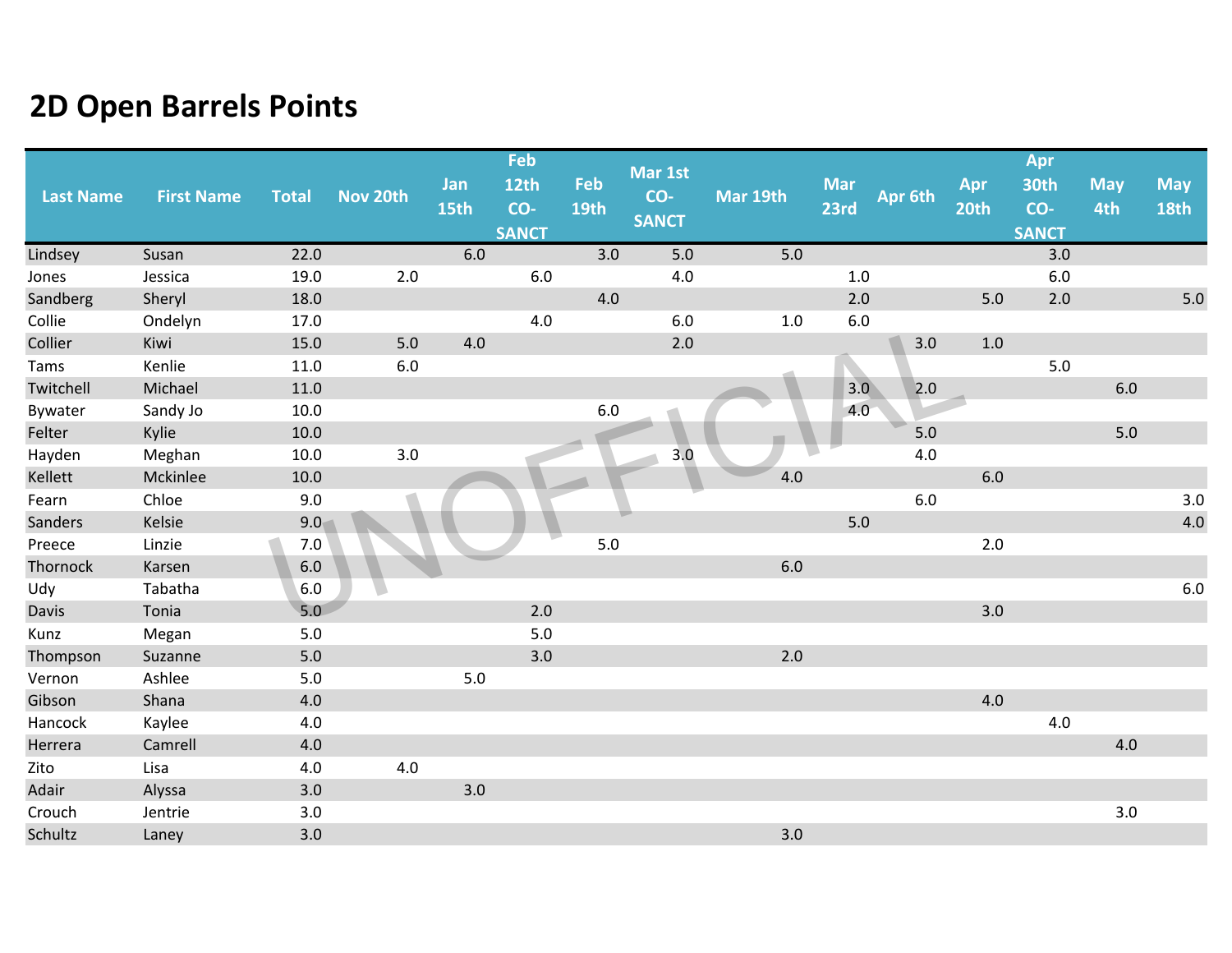| <b>Last Name</b> | <b>First Name</b> | <b>Total</b> | Nov 20th | Jan<br>15th | Feb<br><b>12th</b><br>CO-<br><b>SANCT</b> | Feb<br><b>19th</b> | Mar 1st<br>CO-<br><b>SANCT</b> | Mar 19th | <b>Mar</b><br>23rd | Apr 6th | Apr<br>20th | Apr<br>30th<br>CO-<br><b>SANCT</b> | <b>May</b><br>4th | <b>May</b><br><b>18th</b> |
|------------------|-------------------|--------------|----------|-------------|-------------------------------------------|--------------------|--------------------------------|----------|--------------------|---------|-------------|------------------------------------|-------------------|---------------------------|
| Cordon           | Kortnee           | 2.0          |          |             |                                           | 2.0                |                                |          |                    |         |             |                                    |                   |                           |
| <b>King</b>      | Shandee           | 2.0          |          |             |                                           |                    |                                |          |                    |         |             |                                    | $2.0$             |                           |
| Martinez         | Kylie             | 2.0          |          | $2.0\,$     |                                           |                    |                                |          |                    |         |             |                                    |                   |                           |
| Mcfarland        | Kennadie          | 2.0          |          |             |                                           |                    |                                |          |                    |         |             |                                    |                   | 2.0                       |
| Cockrum          | Ashley            | 1.0          |          |             |                                           |                    |                                |          |                    |         |             | $1.0\,$                            |                   |                           |
| Dickamore        | Annette           | 1.0          |          |             |                                           |                    |                                |          |                    |         |             |                                    |                   | 1.0                       |
| Felter           | Shawna            | 1.0          |          |             |                                           |                    |                                |          |                    |         |             |                                    | $1.0\,$           |                           |
| Hipwell          | Taycee            | 1.0          |          |             |                                           | $1.0\,$            |                                |          |                    |         |             |                                    |                   |                           |
| Kruitbosch       | Rylie             | 1.0          | $1.0\,$  |             |                                           |                    |                                |          |                    |         |             |                                    |                   |                           |
| Thurgood         | Kayla             | 1.0          |          |             | 1.0                                       |                    |                                |          |                    |         |             |                                    |                   |                           |
|                  |                   |              |          |             |                                           |                    |                                |          |                    |         |             |                                    |                   |                           |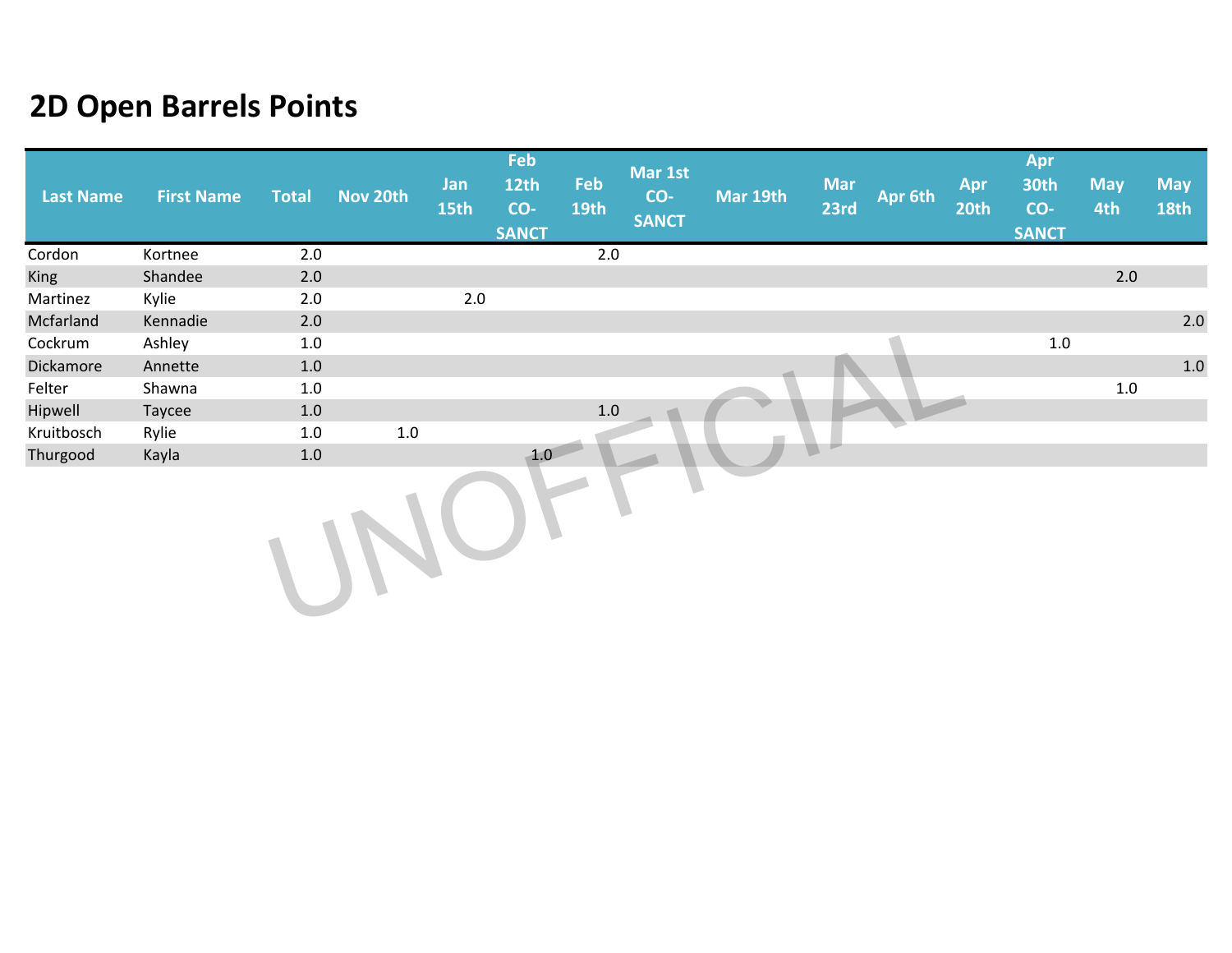|                  |                   |              |            |       | Feb          |          |              |            |            |         |      | Apr          |            |             |
|------------------|-------------------|--------------|------------|-------|--------------|----------|--------------|------------|------------|---------|------|--------------|------------|-------------|
| <b>Last Name</b> | <b>First Name</b> | <b>Total</b> | <b>Nov</b> | Jan   | <b>12th</b>  | Feb 19th | Mar 1st CO-  | <b>Mar</b> | <b>Mar</b> | Apr 6th | Apr  | <b>30th</b>  | <b>May</b> | <b>May</b>  |
|                  |                   |              | 20th       | 15th  | CO-          |          | <b>SANCT</b> | 19th       | 23rd       |         | 20th | CO-          | 4th        | <b>18th</b> |
|                  |                   |              |            |       | <b>SANCT</b> |          |              |            |            |         |      | <b>SANCT</b> |            |             |
| Gruber           | Crystal           | 41.0         | 6.0        | 4.0   |              | 1.0      | 3.0          | 6.0        | 4.0        |         | 6.0  | 5.0          | 6.0        |             |
| Schultz          | Laney             | 16.0         | 1.0        |       |              | 2.0      | 5.0          |            | 6.0        | 2.0     |      |              |            |             |
| Thurgood         | Tara              | 12.0         |            | 3.0   |              | 6.0      |              |            |            |         |      | 3.0          |            |             |
| Shafer           | Charlee           | 11.0         |            | 6.0   |              | 5.0      |              |            |            |         |      |              |            |             |
| Monson           | Shay              | 10.0         |            |       | 4.0          |          | 6.0          |            |            |         |      |              |            |             |
| Hayden           | Meghan            | 7.0          |            |       | 2.0          |          |              |            |            |         | 3.0  |              |            | $2.0$       |
| Olsen            | Jamie             | 7.0          |            | $5.0$ |              |          |              |            |            |         |      |              | 2.0        |             |
| <b>Borges</b>    | Ayzleigh          | $6.0\,$      |            |       |              |          |              |            | 5.0        |         | 1.0  |              |            |             |
| Bywater          | <b>Bailey</b>     | $6.0\,$      |            |       |              |          |              |            |            | 6.0     |      |              |            |             |
| Collier          | Kiwi              | $6.0\,$      |            |       | 6.0          |          |              |            |            |         |      |              |            |             |
| Davis            | Tonia             | 6.0          |            |       |              |          |              |            |            |         |      |              |            | $6.0\,$     |
| Felter           | Shawna            | $6.0\,$      |            |       |              |          |              |            |            |         |      | 6.0          |            |             |
| Adair            | Alyssa            | 5.0          |            |       |              |          |              |            |            |         |      |              | $5.0$      |             |
| Collier          | Ondelyn           | 5.0          |            |       |              |          |              |            |            | 5.0     |      |              |            |             |
| Hancock          | Kaylee            | 5.0          |            |       |              |          |              |            |            |         | 5.0  |              |            |             |
| Hipwell          | Taycee            | 5.0          |            |       | 5.0          |          |              |            |            |         |      |              |            |             |
| Hollingsworth    | Mekelle           | 5.0          |            |       |              |          |              | $5.0$      |            |         |      |              |            |             |
| Sandberg         | Sheryl            | $5.0$        |            |       | 1.0          |          |              |            |            |         |      |              | 4.0        |             |
| Sepehri          | Azita             | 5.0          | 5.0        |       |              |          |              |            |            |         |      |              |            |             |
| Thurgood         | Kindra            | $5.0$        |            |       |              |          |              | $1.0\,$    |            |         |      | 4.0          |            |             |
| Twitchell        | Michael           | 5.0          |            |       |              |          |              |            |            |         |      |              |            | 5.0         |
| Call             | Shalae            | 4.0          |            |       |              |          | 2.0          |            |            |         |      | 2.0          |            |             |
| Cordon           | Kortnee           | 4.0          |            |       |              |          |              | 4.0        |            |         |      |              |            |             |
| Hall             | Sue               | 4.0          | 2.0        |       |              |          |              | $2.0\,$    |            |         |      |              |            |             |
| Herrera          | Camrell           | 4.0          |            |       |              |          |              |            |            |         | 4.0  |              |            |             |
| Jones            | Jessica           | 4.0          | 4.0        |       |              |          |              |            |            |         |      |              |            |             |
| <b>King</b>      | Shandee           | 4.0          |            |       |              |          |              |            |            | 4.0     |      |              |            |             |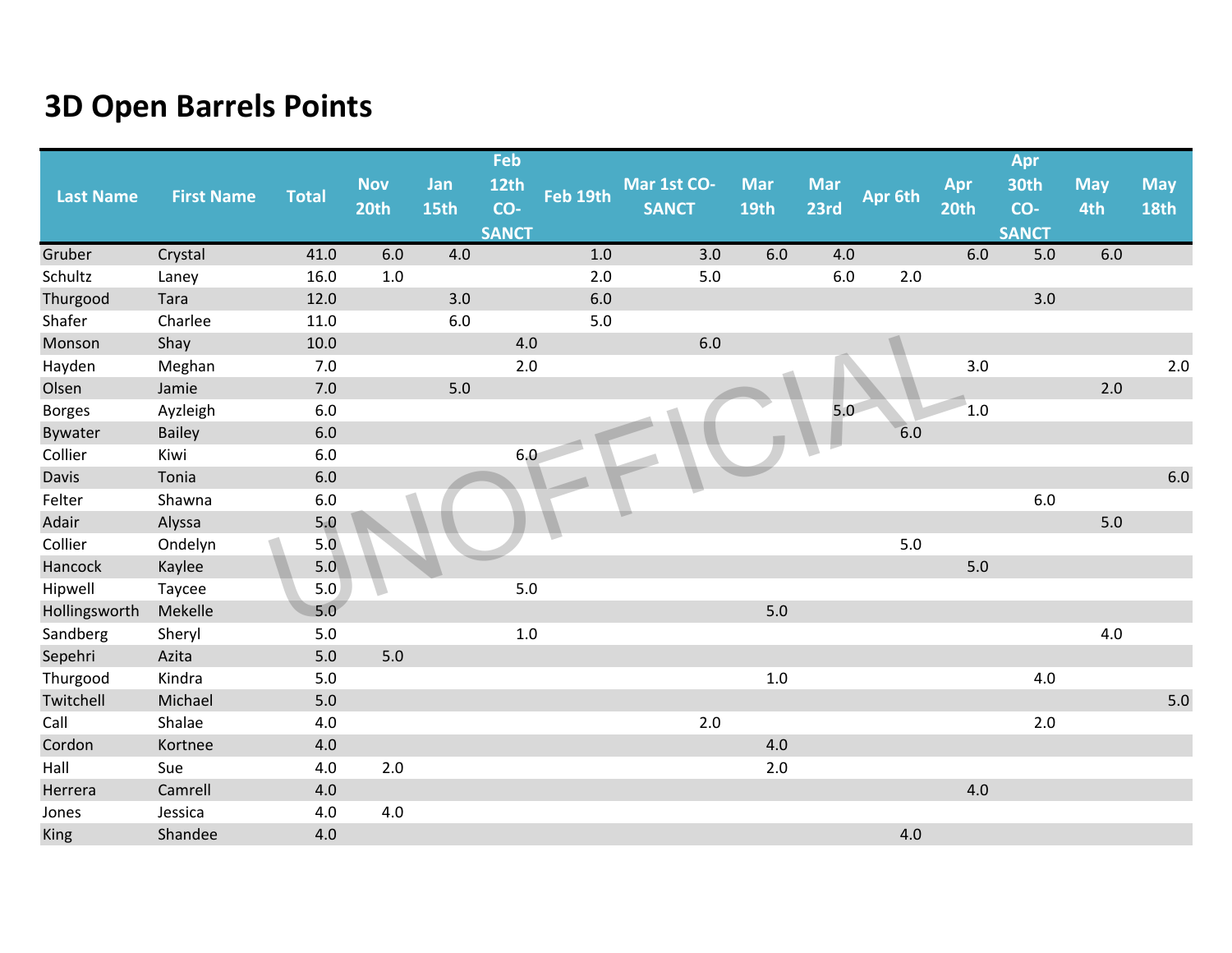|                  |                   |              |                    |             | Feb                         |          |                             |                    |                    |         |             | Apr                         |                   |                    |
|------------------|-------------------|--------------|--------------------|-------------|-----------------------------|----------|-----------------------------|--------------------|--------------------|---------|-------------|-----------------------------|-------------------|--------------------|
| <b>Last Name</b> | <b>First Name</b> | <b>Total</b> | <b>Nov</b><br>20th | Jan<br>15th | 12th<br>CO-<br><b>SANCT</b> | Feb 19th | Mar 1st CO-<br><b>SANCT</b> | <b>Mar</b><br>19th | <b>Mar</b><br>23rd | Apr 6th | Apr<br>20th | 30th<br>CO-<br><b>SANCT</b> | <b>May</b><br>4th | <b>May</b><br>18th |
| Martinez         | Kylie             | 4.0          |                    |             |                             |          |                             |                    |                    |         |             |                             |                   | 4.0                |
| Vernon           | Ashlee            | 4.0          |                    |             |                             | 4.0      |                             |                    |                    |         |             |                             |                   |                    |
| Berntsen         | Avree             | 4.0          |                    |             |                             |          | 4.0                         |                    |                    |         |             |                             |                   |                    |
| <b>Baxter</b>    | Aubrey            | 3.0          |                    |             |                             |          |                             |                    |                    |         |             |                             | 3.0               |                    |
| Hansen           | Shad              | 3.0          |                    |             |                             | 3.0      |                             |                    |                    |         |             |                             |                   |                    |
| Hoskins          | Chelsea           | 3.0          |                    |             |                             |          |                             |                    |                    |         |             |                             |                   | 3.0                |
| King             | April             | 3.0          |                    |             |                             |          |                             | 3.0                |                    |         |             |                             |                   |                    |
| Larsen           | Debbie            | 3.0          |                    |             | 3.0                         |          |                             |                    |                    |         |             |                             |                   |                    |
| Preece           | Linzie            | 3.0          | 3.0                |             |                             |          |                             |                    |                    |         |             |                             |                   |                    |
| Tams             | Kenlie            | 3.0          |                    |             |                             |          |                             |                    |                    | 3.0     |             |                             |                   |                    |
| Thornock         | Tiffany           | 3.0          |                    |             |                             |          |                             |                    | 3.0                |         |             |                             |                   |                    |
| Bywater          | Sandy Jo          | $2.0$        |                    | 1.0         |                             |          |                             |                    |                    |         |             |                             |                   | $1.0\,$            |
| Hart             | Dani              | 2,0          |                    |             |                             |          |                             |                    |                    |         | 2.0         |                             |                   |                    |
| Kap              | Abigayle          | 2.0          |                    |             |                             |          |                             |                    | 2.0                |         |             |                             |                   |                    |
| Lindsey          | Susan             | 2.0          |                    | 2.0         |                             |          |                             |                    |                    |         |             |                             |                   |                    |
| Christensen      | Carly             | 1.0          |                    |             |                             |          |                             |                    |                    | 1.0     |             |                             |                   |                    |
| Cockrum          | Ashley            | 1.0          |                    |             |                             |          |                             |                    | 1.0                |         |             |                             |                   |                    |
| Phillips         | Kelsey            | $1.0\,$      |                    |             |                             |          |                             |                    |                    |         |             |                             | $1.0\,$           |                    |
| Grover           | Morgan            | $1.0\,$      |                    |             |                             |          | $1.0\,$                     |                    |                    |         |             |                             |                   |                    |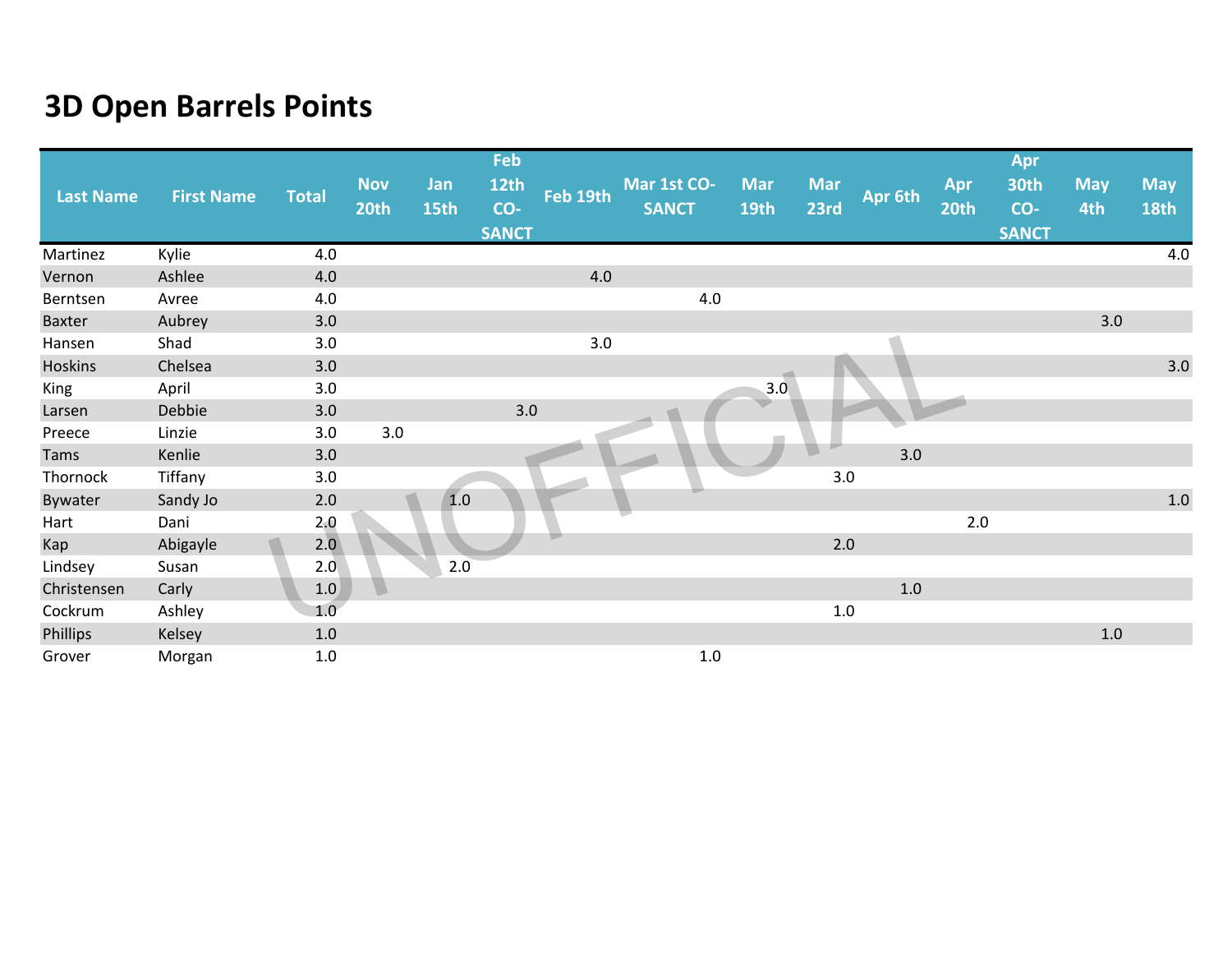| <b>Last Name</b> | <b>First Name</b> | <b>TOTAL</b> | Nov 20th | Jan<br>15th | Feb<br>12th<br>CO- | Feb<br><b>19th</b> | Mar 1st<br>CO-<br><b>SANCT</b> | Mar 19th | <b>Mar</b><br>23rd | Apr 6th | Apr<br>20th | Apr<br><b>30th</b><br>CO- | <b>May</b><br>4th | <b>May</b><br><b>18th</b> |
|------------------|-------------------|--------------|----------|-------------|--------------------|--------------------|--------------------------------|----------|--------------------|---------|-------------|---------------------------|-------------------|---------------------------|
|                  |                   |              |          |             | <b>SANCT</b>       |                    |                                |          |                    |         |             | <b>SANCT</b>              |                   |                           |
| Call             | Shalae            | 15.0         | 6.0      | 2.0         | 2.0                |                    |                                |          | 5.0                |         |             |                           |                   |                           |
| Collier          | Kiwi              | 13.0         |          | $5.0$       |                    |                    |                                | 6.0      |                    |         |             |                           |                   | 2.0                       |
| Thurgood         | Tara              | 13.0         |          | 6.0         |                    |                    |                                | 1.0      | $6.0\,$            |         |             |                           |                   |                           |
| Christensen      | <b>Brittnee</b>   | 12.0         | $4.0\,$  | 4.0         |                    |                    |                                |          |                    |         |             |                           |                   | 4.0                       |
| Cockrum          | Ashley            | 12.0         |          |             |                    | 3.0                | $5.0$                          |          |                    |         |             |                           | 4.0               |                           |
| Gruber           | Candace           | 11.0         |          |             |                    | $6.0\,$            |                                |          |                    |         |             | 5.0                       |                   |                           |
| Kellett          | Mckinlee          | 11.0         | $5.0$    |             |                    |                    |                                |          |                    |         |             |                           | $6.0\,$           |                           |
| Keeler           | Shannette         | 10.0         |          |             |                    |                    |                                |          | 2.0                | 3.0     |             |                           | $5.0$             |                           |
| Hoskins          | Cheznee           | 10.0         |          |             | 6.0                |                    | 4.0                            |          |                    |         |             |                           |                   |                           |
| Williams         | Trinna            | 8.0          |          |             |                    | 2.0                | 6.0                            |          |                    |         |             |                           |                   |                           |
| Kimball          | Sheryl            | 7.0          |          |             |                    |                    |                                |          |                    |         | 6.0         |                           | $1.0$             |                           |
| Williams         | Debbie            | 7.0          |          |             |                    |                    |                                | 5.0      |                    |         | 2.0         |                           |                   |                           |
| Hall             | Sue               | 6.0          |          |             |                    |                    |                                |          | 1.0                |         |             |                           |                   | 5.0                       |
| Hansen           | Shad              | $6.0\,$      |          |             |                    | $1.0\,$            |                                |          | 4.0                |         | $1.0\,$     |                           |                   |                           |
| Hart             | Dani              | $6.0\,$      |          |             |                    |                    |                                |          |                    |         |             | 6.0                       |                   |                           |
| Housley          | Steve             | 6.0          |          |             |                    | 4.0                |                                |          |                    | 2.0     |             |                           |                   |                           |
| Jamison          | <b>Brandy</b>     | 6.0          | 2.0      |             | 4.0                |                    |                                |          |                    |         |             |                           |                   |                           |
| Kramer           | Myranda           | 6.0          |          |             |                    |                    |                                |          |                    | $1.0\,$ | 5.0         |                           |                   |                           |
| Lindsey          | Susan             | $6.0\,$      |          |             |                    |                    |                                |          |                    | $6.0\,$ |             |                           |                   |                           |
| Schultz          | Laney             | 6.0          |          |             |                    |                    |                                |          |                    |         |             |                           |                   | $6.0\,$                   |
| Hart             | Carly Jo          | $5.0$        |          |             |                    |                    |                                |          |                    |         |             | 5.0                       |                   |                           |
| Hunziker         | Lisa              | $5.0$        |          |             |                    |                    |                                |          |                    |         |             |                           | 2.0               | $3.0\,$                   |
| Kutschkau        | Keaton            | $5.0$        |          |             |                    | 5.0                |                                |          |                    |         |             |                           |                   |                           |
| Thompson         | Tara              | $5.0$        |          |             |                    |                    |                                |          |                    | $5.0$   |             |                           |                   |                           |
| Vernon           | Ashlee            | $5.0$        |          |             | 5.0                |                    |                                |          |                    |         |             |                           |                   |                           |
| Adair            | Alyssa            | 4.0          |          |             |                    |                    |                                |          |                    | 4.0     |             |                           |                   |                           |
| Hirschi          | Jenna             | 4.0          |          |             |                    |                    |                                | 4.0      |                    |         |             |                           |                   |                           |
| Kendall          | Amy               | 4.0          |          |             |                    |                    |                                |          |                    |         | 4.0         |                           |                   |                           |
| Short            | Kacie             | 4.0          |          |             |                    |                    |                                |          |                    |         |             | 4.0                       |                   |                           |
| Coats            | <b>Brooke</b>     | 3.0          |          |             |                    |                    |                                |          | 3.0                |         |             |                           |                   |                           |
| Farr             | Meka              | 3.0          |          |             |                    |                    |                                |          |                    |         | 3.0         |                           |                   |                           |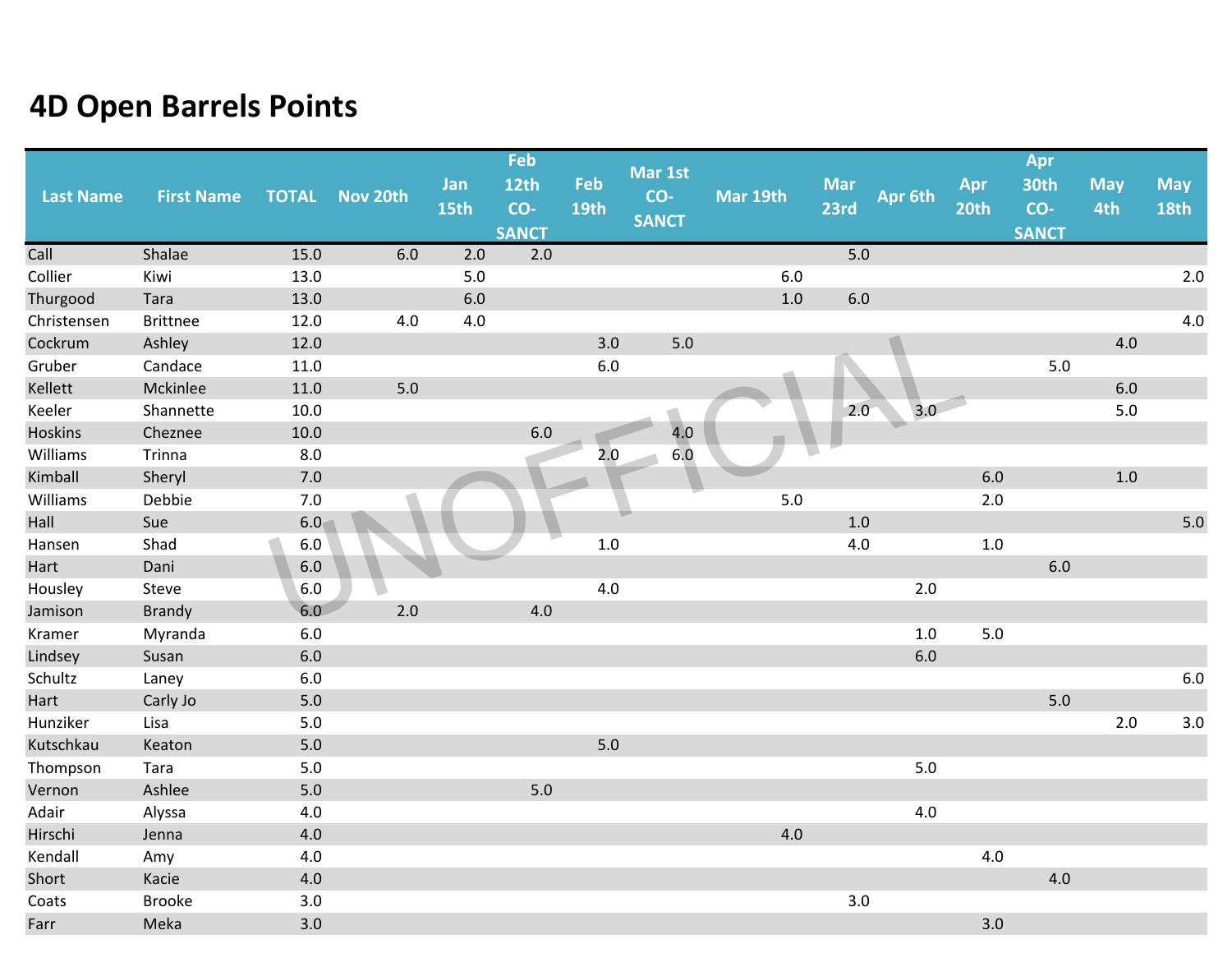| <b>Last Name</b> | <b>First Name</b> |     | <b>TOTAL Nov 20th</b> | Jan<br>15th | Feb<br><b>12th</b><br>CO-<br><b>SANCT</b> | Feb<br><b>19th</b> | Mar 1st<br>$CO-$<br><b>SANCT</b> | Mar 19th | <b>Mar</b><br>23rd | Apr 6th | Apr<br><b>20th</b> | Apr<br><b>30th</b><br>CO-<br><b>SANCT</b> | <b>May</b><br>4th | <b>May</b><br><b>18th</b> |
|------------------|-------------------|-----|-----------------------|-------------|-------------------------------------------|--------------------|----------------------------------|----------|--------------------|---------|--------------------|-------------------------------------------|-------------------|---------------------------|
| Grover           | Angie             | 3.0 |                       |             |                                           |                    | 3.0                              |          |                    |         |                    |                                           |                   |                           |
| Gruber           | Crystal           | 3.0 |                       |             | 3.0                                       |                    |                                  |          |                    |         |                    |                                           |                   |                           |
| Hollingsworth    | Mekelle           | 3.0 |                       |             |                                           |                    |                                  | 3.0      |                    |         |                    |                                           |                   |                           |
| Krause           | Jacelyn           | 3.0 | 3.0                   |             |                                           |                    |                                  |          |                    |         |                    |                                           |                   |                           |
| LaPlace          | Kierstan          | 3.0 |                       | 3.0         |                                           |                    |                                  |          |                    |         |                    |                                           |                   |                           |
| Sandberg         | Sheryl            | 3.0 |                       |             |                                           |                    |                                  |          |                    |         |                    |                                           | 3.0               |                           |
| Larsen           | Debbie            | 2.0 |                       |             |                                           |                    |                                  | 2.0      |                    |         |                    |                                           |                   |                           |
| Bywater          | Sandy             | 1.0 | $1.0\,$               |             |                                           |                    |                                  |          |                    |         |                    |                                           |                   |                           |
| Olsen            | Jamie             | 1.0 |                       |             |                                           |                    |                                  |          |                    |         |                    |                                           |                   | 1.0                       |
| Thurgood         | Kindra            | 1.0 |                       |             | 1.0                                       |                    |                                  |          |                    |         |                    |                                           |                   |                           |
|                  |                   |     |                       |             |                                           |                    |                                  |          |                    |         |                    |                                           |                   |                           |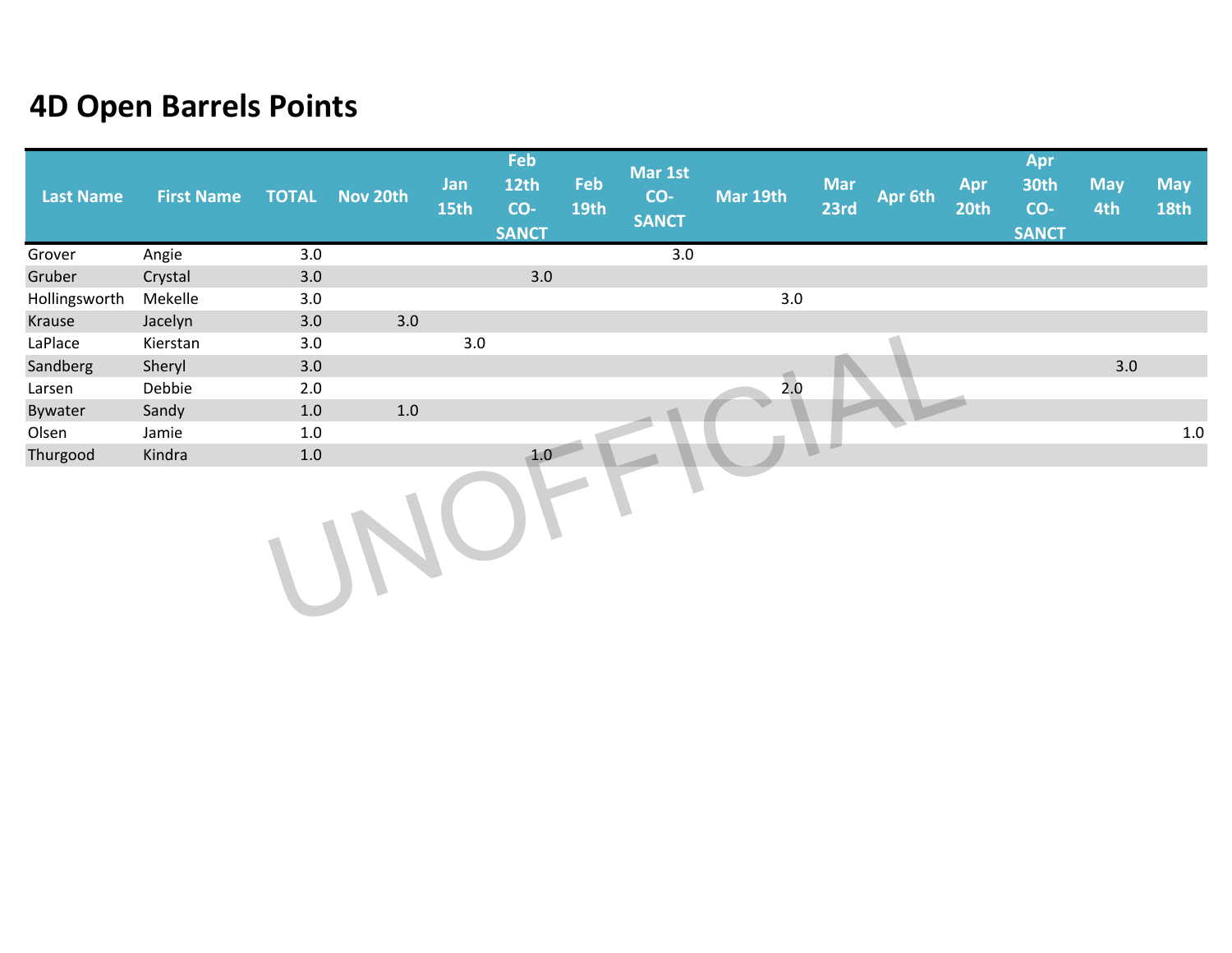|           |                   |              |          |         | Feb              |             |              |          |            |         |       | Apr          |            |             |
|-----------|-------------------|--------------|----------|---------|------------------|-------------|--------------|----------|------------|---------|-------|--------------|------------|-------------|
|           |                   |              |          | Jan     | 12 <sub>th</sub> | Feb         | Mar 1st      |          | <b>Mar</b> |         | Apr   | 30th         | <b>May</b> | <b>May</b>  |
| Last Name | <b>First Name</b> | <b>TOTAL</b> | Nov 20th | 15th    | CO-              | <b>19th</b> | CO-          | Mar 19th | 23rd       | Apr 6th | 20th  | CO-          | 4th        | <b>18th</b> |
|           |                   |              |          |         | <b>SANCT</b>     |             | <b>SANCT</b> |          |            |         |       | <b>SANCT</b> |            |             |
| Gruber    | Candace           | 32.0         |          | 2.0     | $6.0\,$          |             | 5.0          |          | 6.0        | 3.0     | 6.0   | 2.0          |            | 2.0         |
| Gruber    | Crystal           | 30.0         | 1.0      |         | 5.0              | 3.0         |              | 3.0      | 4.0        | 5.0     | 4.0   | 3.0          | 2.0        |             |
| Jamison   | <b>Brandy</b>     | 15.0         |          | $5.0$   | 4.0              | $6.0\,$     |              |          |            |         |       |              |            |             |
| Gilmore   | <b>Brooke</b>     | 12.0         |          | 1.0     |                  |             |              |          | $5.0$      |         |       | 6.0          |            |             |
| Jones     | Jessica           | 12.0         |          |         |                  |             |              | $5.0$    | 2.0        |         | $5.0$ |              |            |             |
| Savage    | Aden              | 11.0         |          |         |                  |             |              | 6.0      | 3.0        | 2.0     |       |              |            |             |
| Wayment   | Cinda             | 11.0         | 4.0      |         |                  |             |              |          |            |         |       |              | 6.0        | 1.0         |
| Montoya   | Taeler            | 9.0          | $6.0\,$  |         |                  |             | $-3.0$       |          |            |         |       |              |            |             |
| Tubbs     | Maysi             | 9.0          |          |         | $1.0$            |             |              |          |            | 6.0     | 2.0   |              |            |             |
| Thurgood  | Tara              | 8.0          | 2.0      |         |                  |             |              |          |            |         |       | 1.0          |            | $5.0$       |
| Henderson | Wendy             | $6.0\,$      |          |         |                  |             |              |          |            |         |       |              |            | $6.0$       |
| Housley   | Steve             | $6.0\,$      |          |         |                  |             |              | 2.0      |            | $4.0\,$ |       |              |            |             |
| Thurgood  | Kindra            | 6.0          |          | $6.0\,$ |                  |             |              |          |            |         |       |              |            |             |
| Hansen    | Shad              | $6.0\,$      |          |         |                  |             | $6.0\,$      |          |            |         |       |              |            |             |
| LaPlace   | Kierstan          | $5.0$        | 5.0      |         |                  |             |              |          |            |         |       |              |            |             |
| Page      | Makaila           | 5.0          |          |         |                  |             |              |          |            |         |       |              | $5.0$      |             |
| Palmer    | Brecklynn         | 5.0          |          |         |                  |             | 2.0          |          |            |         |       |              | 3.0        |             |
| Sandberg  | Harlee            | $5.0$        |          |         |                  | $5.0\,$     |              |          |            |         |       |              |            |             |
| Williams  | Trinna            | $5.0$        |          |         |                  |             |              |          |            |         |       | 5.0          |            |             |
| Barton    | Monroe            | 4.0          |          |         |                  |             |              |          |            |         |       |              | 4.0        |             |
| Berntsen  | Avree             | 4.0          |          | 4.0     |                  |             |              |          |            |         |       |              |            |             |
| Collier   | Kiwi              | 4.0          |          |         |                  |             | 4.0          |          |            |         |       |              |            |             |
| Keeler    | Shannette         | 4.0          |          |         |                  |             |              |          |            |         |       |              |            | 4.0         |
| Udy       | Tabatha           | 4.0          |          |         |                  |             |              | 4.0      |            |         |       |              |            |             |
| Williams  | Debbie            | $4.0\,$      |          |         |                  | $4.0\,$     |              |          |            |         |       |              |            |             |
| Cockrum   | Ashley            | 3.0          |          |         |                  |             |              |          |            |         |       |              |            | 3.0         |
| Dodd      | Talia             | 3.0          | 3.0      |         |                  |             |              |          |            |         |       |              |            |             |
| Lindsey   | Susan             | 3.0          |          |         |                  |             |              |          |            |         | 3.0   |              |            |             |
| Sandberg  | Sheryl            | 3.0          |          | 3.0     |                  |             |              |          |            |         |       |              |            |             |
| Shelton   | Dana              | 3.0          |          |         | 3.0              |             |              |          |            |         |       |              |            |             |
| Kutschkau | Keaton            | 2.0          |          |         | 2.0              |             |              |          |            |         |       |              |            |             |